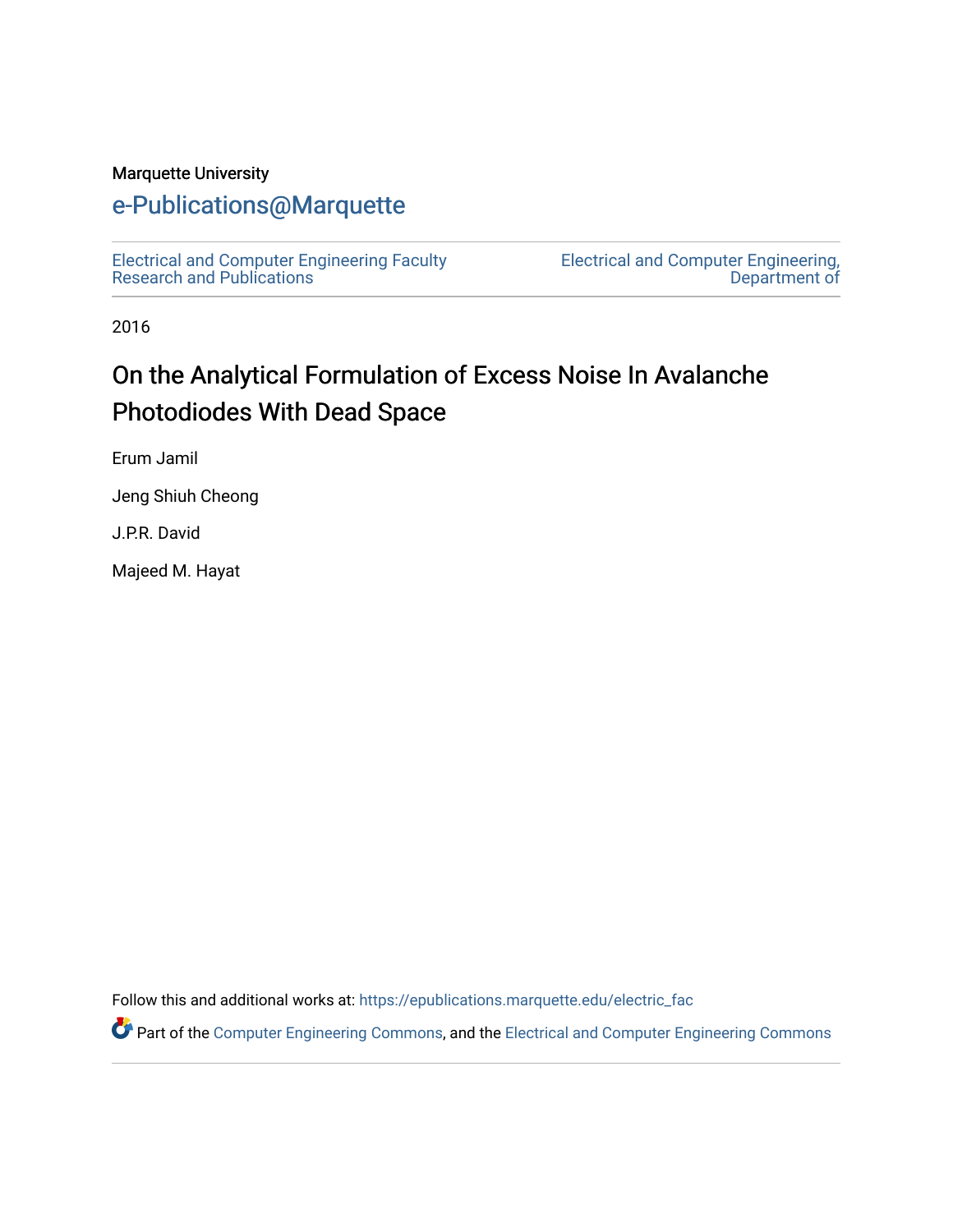**Marquette University**

## **e-Publications@Marquette**

## *Electrical and Computer Engineering Faculty Research and Publications/College of Engineering*

*This paper is NOT THE PUBLISHED VERSION;* **but the author's final, peer-reviewed manuscript.** The published version may be accessed by following the link in th citation below.

• *Optics Express*, Vol. 24, No. 19 (2016): 21597-21608. [DOI.](https://doi.org/10.1364/OE.24.021597) This article is © Optical Society of America and permission has been granted for this version to appear i[n e-Publications@Marquette.](http://epublications.marquette.edu/) Optical Society of America does not grant permission for this article to be further copied/distributed or hosted elsewhere without the express permission from Optical Society of America.

# On the Analytical Formulation of Excess Noise In Avalanche Photodiodes With Dead Space

#### Erum Jamil

Department of Electrical and Computer Engineering, Optical Science and Engineering Program, and the Center for High Technology Materials, University of New Mexico, Albuquerque, NM

#### Jeng S. Cheong

Department of Electronic and Electrical Engineering, University of Sheffield, Sheffield S1 3JD, U.K

#### J. P. R. David

Department of Electronic and Electrical Engineering, University of Sheffield, Sheffield S1 3JD, U.K

#### Majeed M. Hayat

Department of Electrical and Computer Engineering, Optical Science and Engineering Program, and the Center for High Technology Materials, University of New Mexico, Albuquerque, NM

#### Abstract

Simple, approximate formulas are developed to calculate the mean gain and excess noise factor for avalanche photodiodes using the dead-space multiplication theory in the regime of small multiplication width and high applied electric field. The accuracy of the approximation is investigated by comparing it to the exact numerical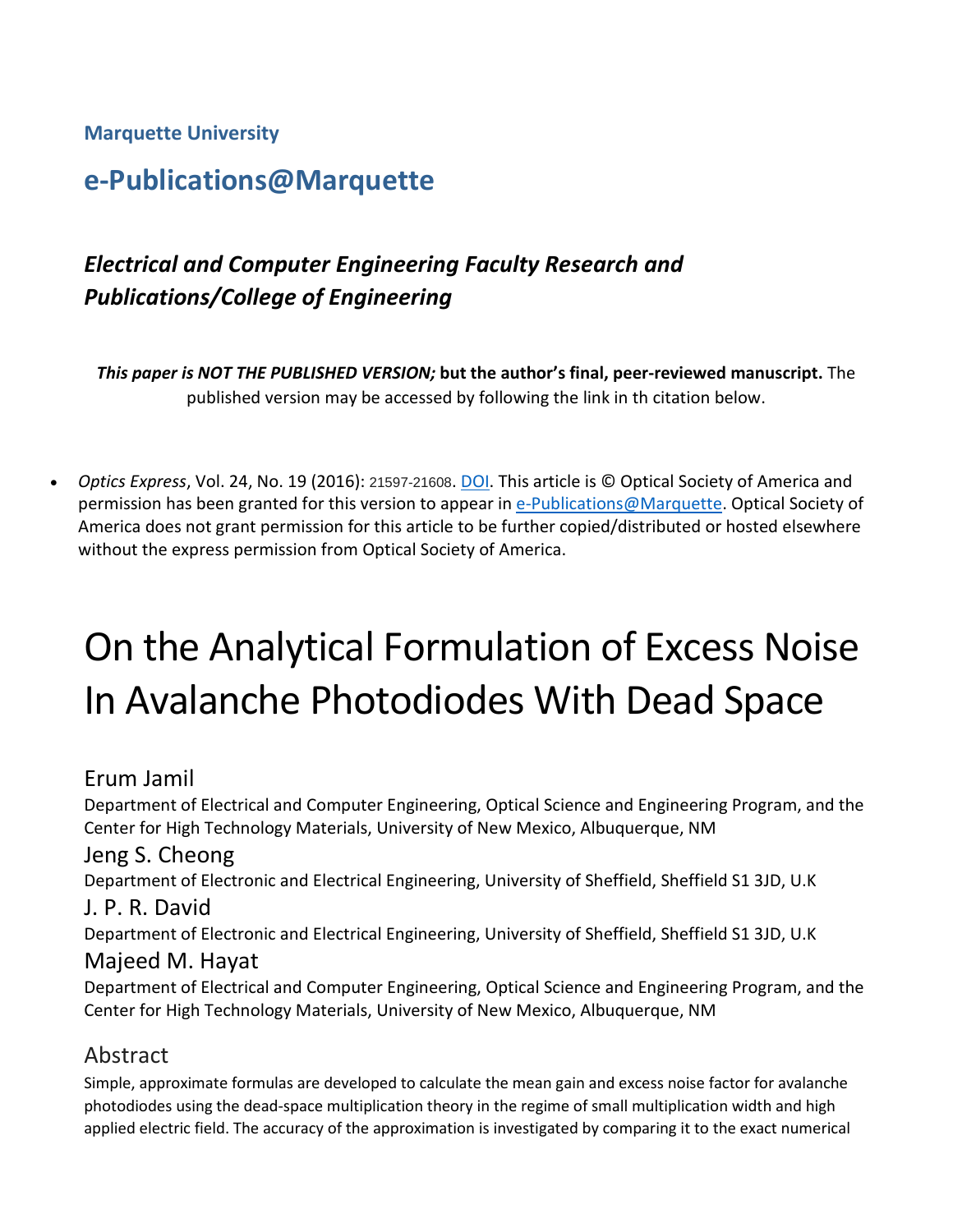method using recursive coupled integral equations and it is found that it works for dead spaces up to 15% of the multiplication width, which is substantial. The approximation is also tested for real materials such as GaAs, InP and Si for various multiplication widths, and the results found are accurate within ∼ 15% of the actual noise, which is a significant improvement over the local-theory noise formula. The results obtained for the mean gain also confirm the recently reported relationship between experimentally determined local ionization coefficients and the enabled non-local ionization coefficients.

#### 1. Introduction

Avalanche photodiodes (APDs) play an important role in detecting low-level light due to their greater sensitivity as compared to PIN diodes, and for this reason they are used extensively in many optical systems [**[1](https://www.osapublishing.org/oe/fulltext.cfm?uri=oe-24-19-21597&id=349927#ref1)**, **[2](https://www.osapublishing.org/oe/fulltext.cfm?uri=oe-24-19-21597&id=349927#ref2)**]. The increased sensitivity comes from the APD's gain that is the outcome of the chain of electron/hole impact ionizations in a high-field depletion (multiplication) region. Although the APD's high gain is an advantage, the accompanying excess noise, which results from the stochastic nature of the impact ionization process, is an undesirable effect that undermines the benefits of the gain. For an APD, the dead space is defined as the minimum distance that a newly-generated carrier must travel in order to attain enough energy to be able to impact ionize [**[3](https://www.osapublishing.org/oe/fulltext.cfm?uri=oe-24-19-21597&id=349927#ref3)**]. When the APD multiplication-region dimension is in submicrons, the dead space becomes an important factor and needs to be included in the calculation of the excess noise [**[4](https://www.osapublishing.org/oe/fulltext.cfm?uri=oe-24-19-21597&id=349927#ref4)**,**[5](https://www.osapublishing.org/oe/fulltext.cfm?uri=oe-24-19-21597&id=349927#ref5)**].

One of the first analytical models to calculate the multiplication gain and the excess noise for APDs was developed by McIntyre [**[6](https://www.osapublishing.org/oe/fulltext.cfm?uri=oe-24-19-21597&id=349927#ref6)**] without taking the dead-space effect into account. This model, also known as the local ionization model, assumed that an electron (hole) at position *x*will impact ionize regardless of its ionization history. Consider a multiplication region extending from *x* = 0 to *x* = *w*, with an electric field applied in the negative *x*-direction and a photo-generated electron-hole pair at *x* inside the multiplication region. This electronhole pair will start a chain of ionizations inside the multiplication region, and all electrons [holes] will undergo, on average, *α*(*x′*)*dx* [*β*(*x′*)*dx*] impact ionizations per unit distance, *dx*, where 0 ≤ *x′* ≤ *w*. The multiplication factor, *M*(*x*), for this device is the average total number of electron-hole pairs generated in the depletion layer from a single electron-hole pair at *x*. The formula for the multiplication factor was derived by McIntyre [**[6](https://www.osapublishing.org/oe/fulltext.cfm?uri=oe-24-19-21597&id=349927#ref6)**] as

$$
(1) M(x) = \frac{\exp(-\int_x^W [\beta(x') - \alpha(x')] dx')}{1 - \int_0^W [\beta(x') \exp(-\int_{x'}^W [\beta(x'') - \alpha(x'')] dx'')] dx'}.
$$

Here,  $M(0)$  is the overall mean gain, labeled  $\langle G \rangle$ , for a device with electron injection at location  $x = 0$ . In the special case when the electric field is constant across the multiplication region and the ionization coefficients are equal, we obtain

$$
\langle G \rangle = \frac{1}{1 - \alpha w}.
$$

The excess noise factor, used as a measure of APD's gain fluctuation [**[7](https://www.osapublishing.org/oe/fulltext.cfm?uri=oe-24-19-21597&id=349927#ref7)**], is denoted as *F*and was found to be [**[6](https://www.osapublishing.org/oe/fulltext.cfm?uri=oe-24-19-21597&id=349927#ref6)**]

$$
(2) F = k \quad \langle G \rangle + (1-k)(2-\frac{1}{\langle G \rangle}),
$$

where k is the ionization ratio,  $\beta/\alpha$ . Since this model lacked the inclusion of the dead space, it failed to give an accurate representation of excess noise factor for devices with smaller multiplication regions [**[4](https://www.osapublishing.org/oe/fulltext.cfm?uri=oe-24-19-21597&id=349927#ref4)**], [**[8](https://www.osapublishing.org/oe/fulltext.cfm?uri=oe-24-19-21597&id=349927#ref8)**,**[9](https://www.osapublishing.org/oe/fulltext.cfm?uri=oe-24-19-21597&id=349927#ref9)**].

To account for the dead-space effect in APDs, Hayat *et al*. [**[3](https://www.osapublishing.org/oe/fulltext.cfm?uri=oe-24-19-21597&id=349927#ref3)**] developed the dead-space multiplication theory (DSMT) where they derived pairs of recurrent coupled integral equations to find the mean gain and excess noise factor. This model, called the non-local model, incorporated the carrier history in its calculations. Once the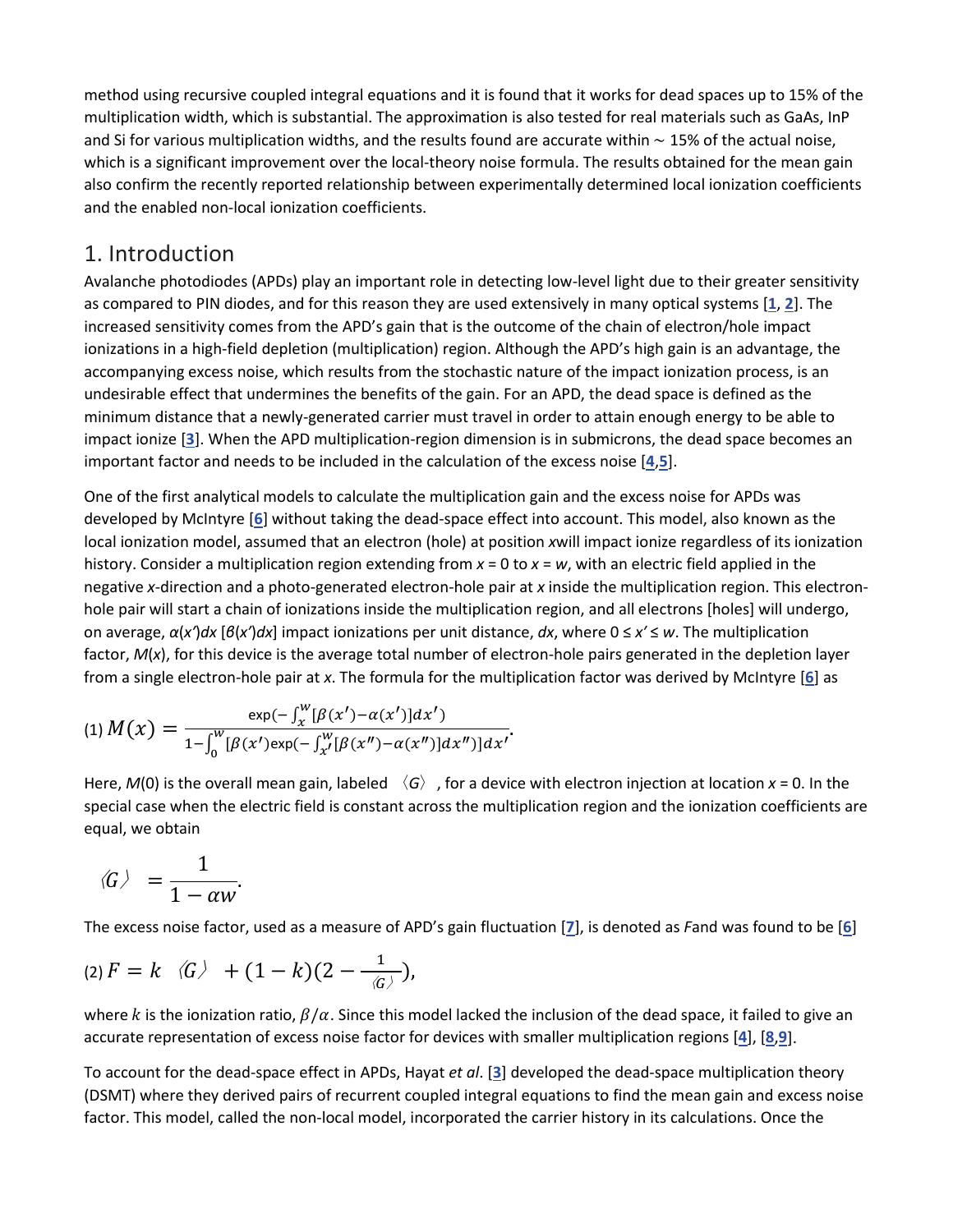carriers have traversed the dead space, they are called *enabled*, with enabled ionization coefficients,  $\alpha$   $*$  and  $\beta$   $*$ , for electrons and holes [[8](https://www.osapublishing.org/oe/fulltext.cfm?uri=oe-24-19-21597&id=349927#ref8)], respectively. These recursive integral equations were solved numerically [**[3](https://www.osapublishing.org/oe/fulltext.cfm?uri=oe-24-19-21597&id=349927#ref3)**], [**[9](https://www.osapublishing.org/oe/fulltext.cfm?uri=oe-24-19-21597&id=349927#ref9)**], using an iterative approach, referred to in this paper as the exact numerical method (ENM), with results confirmed subsequently by both Monte Carlo simulations [**[10](https://www.osapublishing.org/oe/fulltext.cfm?uri=oe-24-19-21597&id=349927#ref10)**] as well as experimental data [**[4](https://www.osapublishing.org/oe/fulltext.cfm?uri=oe-24-19-21597&id=349927#ref4)**], [**[8](https://www.osapublishing.org/oe/fulltext.cfm?uri=oe-24-19-21597&id=349927#ref8)**,**[9](https://www.osapublishing.org/oe/fulltext.cfm?uri=oe-24-19-21597&id=349927#ref9)**]. Unlike McIntyre's local-theory model, however, there was a lack of closed-form formulas for the mean gain and excess noise factor using the DSMT. Analytical expressions for mean gain and excess noise factor are useful in calculating other characteristics of the APD such as the signal-to-noise ratio and the error probability in optical receivers [**[11](https://www.osapublishing.org/oe/fulltext.cfm?uri=oe-24-19-21597&id=349927#ref11)**].

To address the need for analytical expressions for avalanche multiplication in the presence of dead space, Spinelli *et al.* solved the DSMT equations analytically using the first-order expansion of the recursive integral equations. Although their work included the analytical solution for the mean gain [**[12](https://www.osapublishing.org/oe/fulltext.cfm?uri=oe-24-19-21597&id=349927#ref12)**], it did not handle any excess noise calculations. Hayat *et al*. found an approximate solution to the DSMT equations and obtained closed-form approximate formulas for the mean gain and excess noise factor for the case of unequal ionization coefficients ( $k \neq 1$ ) [[13](https://www.osapublishing.org/oe/fulltext.cfm?uri=oe-24-19-21597&id=349927#ref13)]. This approach has been termed as the characteristic method (CM) [13] and although the formula for the mean gain is relatively simple, the expression for excess noise factor involves the inversion of 9 by 9 matrix.

In this paper, we extend the CM approach and obtain the formulas for the mean gain and excess noise factor from [[13](https://www.osapublishing.org/oe/fulltext.cfm?uri=oe-24-19-21597&id=349927#ref13)] by assuming  $k = 1$ . This is a valid assumption for APDs where the multiplication width is small and the applied electric field is high. This phenomenon is depicted in **[Fig. 1](https://www.osapublishing.org/oe/fulltext.cfm?uri=oe-24-19-21597&id=349927#g001)**, where the ionization parameters for Si, InP and GaAs have been plotted as a function of the electric field. It can be seen that as the applied electric field increases to the order of ~10<sup>6</sup> V/cm, the ionization ratio,  $k$ , can be approximated as 1. This approximation is useful in providing us with a simple analytic expression to estimate the mean gain and the excess noise factor in APDs.



**Fig. 1** The enabled ionization parameters,  $\alpha *$  and  $\beta *$ , as a function of the inverse applied electric field for Si, InP and GaAs [**[14](https://www.osapublishing.org/oe/fulltext.cfm?uri=oe-24-19-21597&id=349927#ref14)**]. The encircled area highlights the ionization coefficients and electric field across the APD devices where the assumption  $k \approx 1$  is valid. As an example, for a GaAs APD with the multiplication width = 0.05 – 0.1 $\mu$ m [[4](https://www.osapublishing.org/oe/fulltext.cfm?uri=oe-24-19-21597&id=349927#ref4)], which has  $k = 0.86$  and mean gain = 8, the assumption of  $k \approx 1$  may be used to get an estimation of the mean gain and the excess noise.

We will also use the formulas derived in this work to confirm the relationship between the enabled electron and hole ionization coefficients,  $\alpha^*$  and  $\beta$  \*, and the experimental electron and hole ionization coefficients,  $\alpha$  and  $\beta$ . This relationship was initially found by Spinelli *et al.* [**[12](https://www.osapublishing.org/oe/fulltext.cfm?uri=oe-24-19-21597&id=349927#ref12)**] and recently refined by Cheong *et al.* [**[14](https://www.osapublishing.org/oe/fulltext.cfm?uri=oe-24-19-21597&id=349927#ref14)**] with the inclusion of a physical interpretation. This connection is useful in extracting enabled ionization parameters,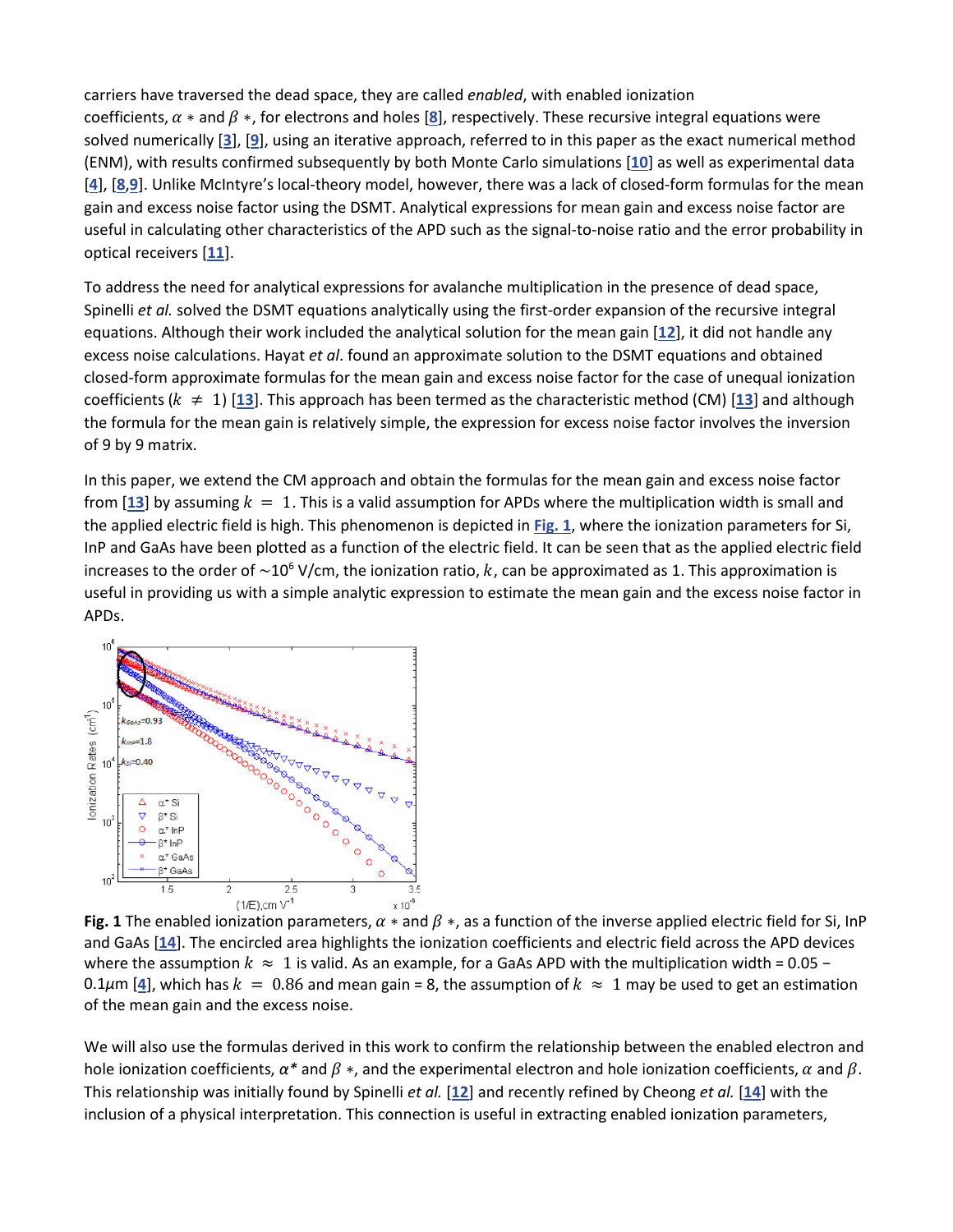which cannot be measured directly, from the experimental ionization parameters, which are readily available in literature [**[14](https://www.osapublishing.org/oe/fulltext.cfm?uri=oe-24-19-21597&id=349927#ref14)**].

#### 2. Formula for mean gain

We consider an electron (hole), born at location  $x$  inside a multiplication region, with a constant electric field applied in the negative *x*-direction. The electron can impact ionize after traveling the dead space,  $d_e$  ( $d_h$  in case of a parent hole), with enabled ionization coefficients,  $\alpha^*$  and  $\beta^*$ , as given in [[3](https://www.osapublishing.org/oe/fulltext.cfm?uri=oe-24-19-21597&id=349927#ref3)]. After the ionization event happens, both the parent electron and secondary electron and hole must travel a dead space  $d_e(d_h)$  before they may impact ionize. By applying the CM technique, Hayat *et al*. determined the first and second moments of the random counts  $Z(x)$  and  $Y(x)$ , the total number of carriers generated by an initial electron or hole, respectively, at position x in the multiplication region [[13](https://www.osapublishing.org/oe/fulltext.cfm?uri=oe-24-19-21597&id=349927#ref13)]. The random gain is then  $G = 0.5(Z(0) + Y(0))$ , which can be simplified to  $G = 0.5(Z(0) + 1)$  using the initial condition,  $Y(0) = 1$  [[3](https://www.osapublishing.org/oe/fulltext.cfm?uri=oe-24-19-21597&id=349927#ref3)]. After determining the first and second moments of the random counts,  $z(x) = \langle Z(x) \rangle$ ,  $y(x) = \langle Y(x) \rangle$ ,  $z_2(x) = \langle Z^2(x) \rangle$ and  $y_2(x) = \langle Y^2(x) \rangle$ , the mean gain and the excess noise factor can be expressed as

$$
(3) \quad \langle G \rangle = 0.5(z(0) + 1)
$$

and

$$
(4) F = \frac{\langle G^2 \rangle}{\langle G \rangle^2} = \frac{(z_0(0) + 4 \langle G \rangle - 1)}{4 \langle G \rangle^2}.
$$

To find the mean gain for the case,  $\alpha * = \beta *$ , we will solve the DSMT recursive integral equations using a method similar to that used in [**[13](https://www.osapublishing.org/oe/fulltext.cfm?uri=oe-24-19-21597&id=349927#ref13)**]. We find the mean of the random counts by starting with the differential form of the recurrence equations **[\(1\)](https://www.osapublishing.org/oe/fulltext.cfm?uri=oe-24-19-21597&id=349927#e01)** and **[\(3\)](https://www.osapublishing.org/oe/fulltext.cfm?uri=oe-24-19-21597&id=349927#e04)** from [**[13](https://www.osapublishing.org/oe/fulltext.cfm?uri=oe-24-19-21597&id=349927#ref13)**],

$$
(5) Z'(x) - \alpha^* [z(x) - 2z(x + d_e) - y(x + d_e)] = 0
$$

and

$$
(6) y'(x) + \beta^* [y(x) - 2y(x - d_h) - z(x - d_h)] = 0,
$$

with the boundary conditions  $z(x) = 1$  if  $w - de \le x \le w$  and  $y(x) = 1$  if  $0 \le x \le d_h$ . Replacing  $\beta^*$ with  $\alpha^*$  and assuming that the electron and hole dead spaces are equal ( $d_e = d_h = d$ ), we obtain

$$
(7) z'(x) - \alpha^* [z(x) - 2z(x + d) - y(x + d)] = 0
$$

and

$$
(8) y'(x) + \alpha^* [y(x) - 2y(x - d) - z(x - d)] = 0.
$$

Here, to be able to find an analytical solution, we enforce the boundary conditions only at  $x = w - d$  for  $z(x)$ and at  $x = d$  for  $y(x)$ . This simplification is the reason why, for the CM technique, the formulas obtained are approximate in nature. By applying this assumption, we can now take the general solutions to be  $z(x) = c_1 e^{rx}$  and  $y(x) = c_2 e^{rx}$ , and solve for  $c_1$  and  $c_2$ . For a non-zero solution to  $c_1$  and  $c_2$ , we arrive at the following characteristic equation:

$$
(9) (r - \alpha^* + 2\alpha^* e^{rd})(r + \alpha^* - 2\alpha^* e^{-rd}) + \alpha^{*2} = 0.
$$

The solution to this equation gives a double root at  $r = 0$ , which leads to solutions of the form,  $z(x) = c_1 + xc'_1$  and  $y(x) = c_2 + xc'_2$ . By inserting this solution into **[Eqs. \(5\)](https://www.osapublishing.org/oe/fulltext.cfm?uri=oe-24-19-21597&id=349927#e06)** and **[\(6\)](https://www.osapublishing.org/oe/fulltext.cfm?uri=oe-24-19-21597&id=349927#e07)** and comparing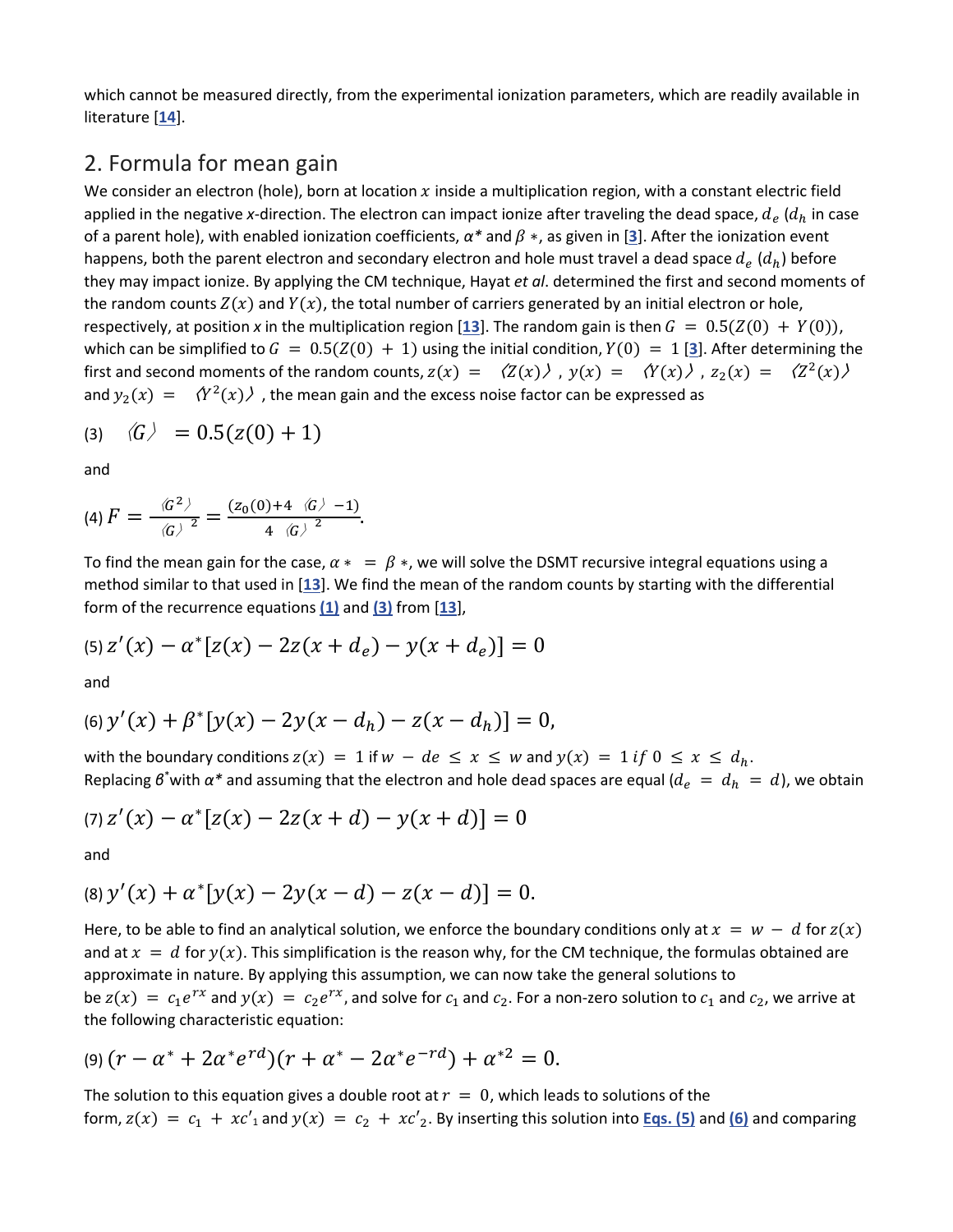coefficients, we obtain  $\alpha^*c'_1 + \alpha^*c'_2 = 0$  and  $c'_1 + \alpha^*c_1 + \alpha^*c_2 + 2\alpha^*c'_1d + \alpha^*c'_2d = 0$ . Next, by applying the boundary conditions,  $z (w - d) = 1$  and  $y(d) = 1$ , and solving for the unknown coefficients, we find  $z$  (0). By substituting  $z$  (0) in **[Eq. \(3\)](https://www.osapublishing.org/oe/fulltext.cfm?uri=oe-24-19-21597&id=349927#e04)**, we finally arrive at the expression for mean gain:

$$
\langle G \rangle = \frac{1 + 2\alpha^* d}{1 + 3\alpha^* d - \alpha^* w'}
$$

which can be rewritten as

(10)

$$
\langle G \rangle = \frac{1 + 2\tilde{\alpha}^* d'}{1 + 3\tilde{\alpha}^* d' - \tilde{\alpha}^*}
$$

where  $\tilde{a}^* = a^*w$  is the normalized enabled ionization coefficient and  $d' = d/w$  is the normalized dead space. This formulation for the mean gain also follows directly from the mean gain expression using CM in [**[13](https://www.osapublishing.org/oe/fulltext.cfm?uri=oe-24-19-21597&id=349927#ref13)**] by applying the limit,  $\lim \alpha^* \to \beta^*$   $\langle G \rangle$ , where  $\langle G \rangle = \frac{\rho + \exp(rd)}{\rho \exp(r(w-d)) + \exp(rd)}$  and  $\rho = \frac{-\alpha^* \exp(rd)}{(r - \alpha^* + 2\alpha^* \exp(rd))}$ . On the other hand, by applying the same limit to the analytical mean gain developed by Spinelli *et al.* [**[12](https://www.osapublishing.org/oe/fulltext.cfm?uri=oe-24-19-21597&id=349927#ref12)**], obtained from applying the first order approximation to the recursive equations, we get

$$
(11) \quad \langle G \rangle = \frac{1}{1 + 2\widetilde{\alpha}^* d' - \widetilde{\alpha}^*}
$$

which differs in form and is less accurate than the expression developed in **[Eq. \(10\)](https://www.osapublishing.org/oe/fulltext.cfm?uri=oe-24-19-21597&id=349927#e12)**, as can be seen in **[Fig. 2](https://www.osapublishing.org/oe/fulltext.cfm?uri=oe-24-19-21597&id=349927#g002)**, even for  $d' = 0.1$ .



**Fig. 2** Mean gain, found from ENM and CM techniques, is shown as a function of the ionization parameter,  $\alpha^* w$ , for  $d' = d/w = 0, 0.1$  and 0.15. These results hold for any avalanche region for which the assumption,  $k = 1$ is justified. The mean gain found from Spinelli analytical formulation is also shown for the case of  $d' = 0.1$  for comparison.

We can isolate the effect of the dead space on the mean gain by writing **[Eq. \(10\)](https://www.osapublishing.org/oe/fulltext.cfm?uri=oe-24-19-21597&id=349927#e12)** in terms of McIntyre's localtheory formula and a correction term, which contains the dead-space effect, and obtain

$$
(12) \quad \langle G \rangle = \frac{1}{1-\widetilde{\alpha}^*} + \frac{\widetilde{\alpha}^* d'(1+2\widetilde{\alpha})}{(\widetilde{\alpha}^* - 1)(3\widetilde{\alpha}^* d' - \widetilde{\alpha}^* + 1)}.
$$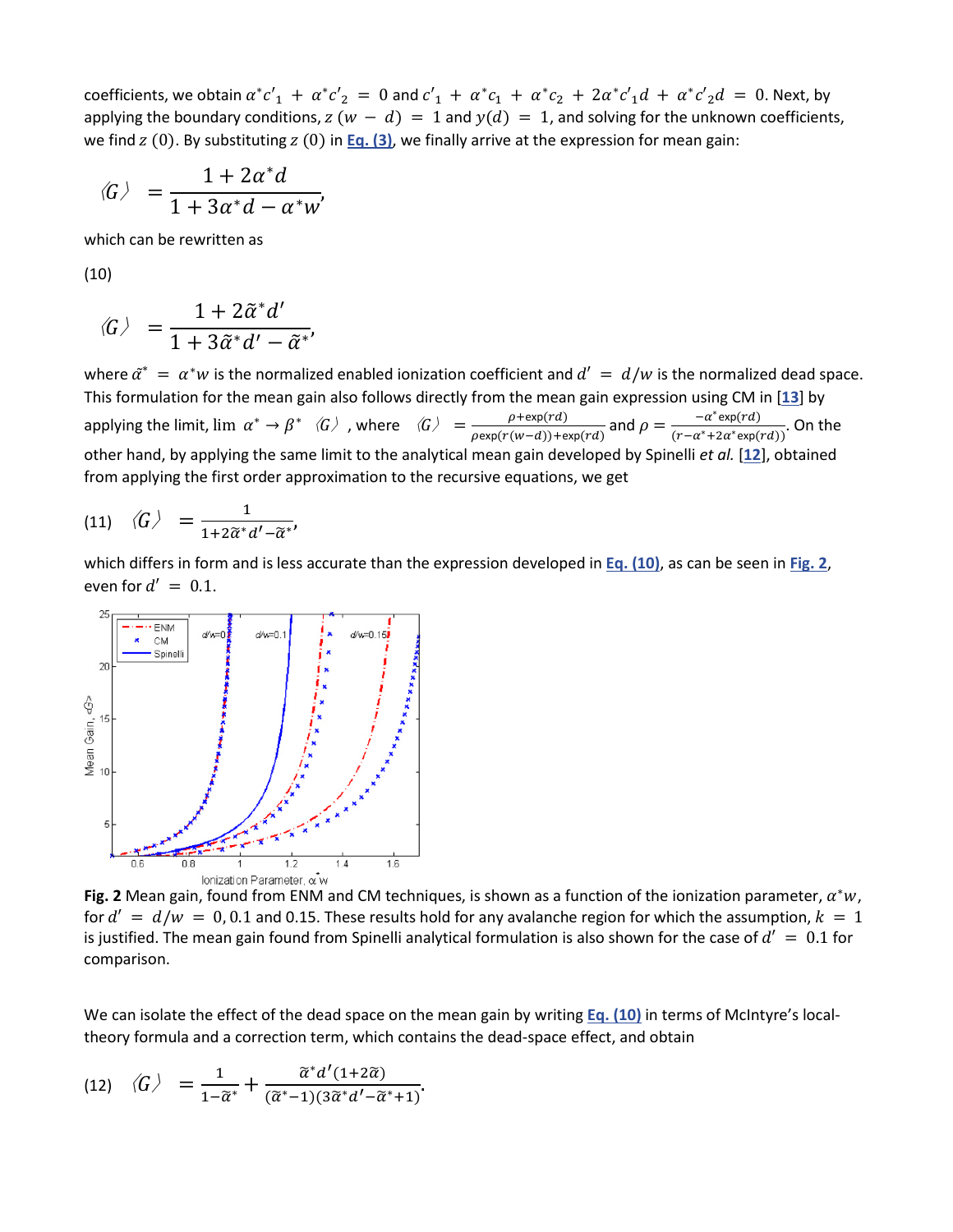Clearly, for the special case of negligible normalized dead space  $(d' \approx 0)$ , the expressions for the mean gain from **[Eqs. \(11\)](https://www.osapublishing.org/oe/fulltext.cfm?uri=oe-24-19-21597&id=349927#e13)** and **[\(12\)](https://www.osapublishing.org/oe/fulltext.cfm?uri=oe-24-19-21597&id=349927#e14)** take the well-known form, shown in **[Eq. \(13\)](https://www.osapublishing.org/oe/fulltext.cfm?uri=oe-24-19-21597&id=349927#e15)**, and also match the formula from [**[6](https://www.osapublishing.org/oe/fulltext.cfm?uri=oe-24-19-21597&id=349927#ref6)**]

$$
(13) \quad \langle G \rangle = \frac{1}{1 - \alpha^* w}.
$$

#### 3. Formula for excess noise factor

We now derive the expression for the excess noise factor for the case,  $k = 1$ . To do this, we need the second moments of  $Z(x)$  and  $Y(x)$ ,  $z_2(x)$  and  $y_2(x)$ , respectively. We start by taking the differential form of the recursive equations  $(2)$  and  $(4)$  from  $[13]$  $[13]$  $[13]$  and substitute  $\beta^* = \alpha^*$  to get

(14) 
$$
z'_2(x) - \alpha^*[z_2(x) - 2z_2(x + d) - y_2(x + d)] = -2\alpha^*z(x + d)(2y(x + d) + z(x + d))
$$

and

(15) 
$$
y'_2(x) + \alpha^* [y_2(x) - 2y_2(x - d) - z_2(x - d)] = 2\alpha^* y(x - d)(2z(x - d) + y(x - d))
$$
.

The general, homogeneous and particular, solution of such a pair of inhomogeneous differential equations is a superposition of polynomials given by  $z_2(x) = p_1 + p_2x + p_3x^2 + p_4x^3 + p_5x^4$  and  $y_2(x)$ 

 $= q_1 + q_2x + q_3x^2 + q_4x^3 + q_5x^4$ . By substituting these proposed solutions in **[Eqs. \(14\)](https://www.osapublishing.org/oe/fulltext.cfm?uri=oe-24-19-21597&id=349927#e16)** and [\(15\)](https://www.osapublishing.org/oe/fulltext.cfm?uri=oe-24-19-21597&id=349927#e17), comparing coefficients, and using the boundary conditions,  $z_2(w - d) = y_2(d) = 1$ , we obtain twelve equations with ten unknowns. By eliminating the redundant equations and solving the remaining independent equations, we find that the higher-order coefficients  $p_4$ ,  $p_5$ ,  $q_4$  and  $q_5$  are zero, which makes  $z_2(x) = p_1 + p_2x + p_3x^2$  and  $y_2(x)$  $= q_1 + q_2x + q_3x^2$ . By solving for  $p_1$ ,  $p_2$  and  $p_3$ , along with  $q_1$ ,  $q_2$  and  $q_3$ , we obtain

$$
z_2(0) = \frac{3\alpha^{*3}d^3 + 5\alpha^{*3}d^2w + \alpha^{*3}dw^2 - \alpha^{*3}w^3 + 7\alpha^{*2}d^2 + 6\alpha^{*2}dw - \alpha^{*2}w^2 + \alpha^{*}d + 5\alpha^{*}w + 1}{(3\alpha^{*}d - \alpha^{*}w + 1)^3}
$$

Next, by substituting  $z_2(0)$  and the expression for the mean gain in **[Eq. \(10\)](https://www.osapublishing.org/oe/fulltext.cfm?uri=oe-24-19-21597&id=349927#e12)** into **[Eq. \(4\)](https://www.osapublishing.org/oe/fulltext.cfm?uri=oe-24-19-21597&id=349927#e05)**, we finally arrive at the approximate form of the excess noise factor:

$$
F = \frac{12\alpha^{*3}d^3 - 4w\alpha^{*3}d^2 + 16\alpha^{*2}d^2 - 4w\alpha^{*2}d + 6\alpha^{*}d + 1}{(2\alpha^{*}d + 1)^2(3\alpha^{*}d - \alpha^{*}w + 1)},
$$

which can be written in terms of the normalized quantities,  $\tilde{a}$  and  $d'$ , as

$$
(16) F = \frac{12\widetilde{\alpha}^{*3}d'^{3} - 4\widetilde{\alpha}^{*3}d'^{2} + 16\widetilde{\alpha}^{*2}d'^{2} - 4\widetilde{\alpha}^{*2}d' + 6\widetilde{\alpha}^{*}d' + 1}{(2\widetilde{\alpha}^{*}d' + 1)^{2}(3\widetilde{\alpha}^{*}d' - \widetilde{\alpha}^{*} + 1)}.
$$

To isolate the effect of the dead space on the excess noise factor, we rewrite **[Eq. \(16\)](https://www.osapublishing.org/oe/fulltext.cfm?uri=oe-24-19-21597&id=349927#e20)** in terms of McIntyre's local-theory formula and a correction term, which contains the dead-space effect, and obtain

$$
(17) F = \frac{1}{1-\widetilde{\alpha}^*} + f(d'),
$$

where the correction term,  $f(d')$ , is

$$
\frac{-12\tilde{\alpha}^{*4}d'^{3}+4\tilde{\alpha}^{*4}d'^{2}-16\tilde{\alpha}^{*3}d'^{2}+4\tilde{\alpha}^{*3}d'-6\tilde{\alpha}^{*2}d'-\tilde{\alpha}^{*}d'}{d'^{3}(-12\tilde{\alpha}^{*4}+12\tilde{\alpha}^{*3})+d'^{2}(4\tilde{\alpha}^{*4}-20\tilde{\alpha}^{*3}+16\tilde{\alpha}^{*2})+d'(4\tilde{\alpha}^{*3}-11\tilde{\alpha}^{*2}+7\tilde{\alpha}^{*})+1-2\tilde{\alpha}^{*}+\tilde{\alpha}^{*2}}{d'^{3}(-12\tilde{\alpha}^{*4}+12\tilde{\alpha}^{*3})+d'^{2}(4\tilde{\alpha}^{*4}-20\tilde{\alpha}^{*3}+16\tilde{\alpha}^{*2})+d'(4\tilde{\alpha}^{*3}-11\tilde{\alpha}^{*2}+7\tilde{\alpha}^{*})+1-2\tilde{\alpha}^{*}+\tilde{\alpha}^{*2}}.
$$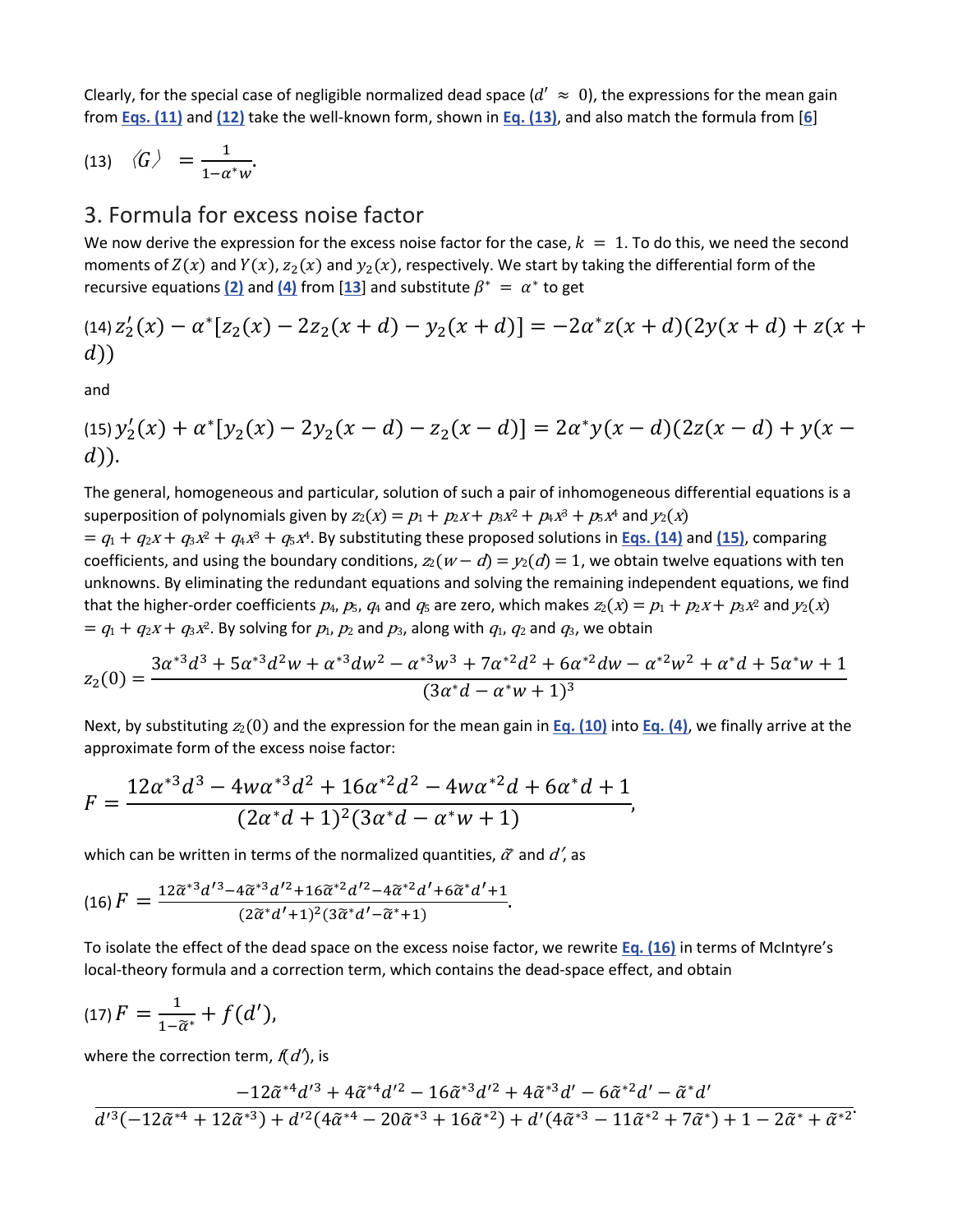Again, for the special case of negligible normalized dead space ( $d' \approx 0$ ), the expressions for excess noise factor from **[Eqs. \(16\)](https://www.osapublishing.org/oe/fulltext.cfm?uri=oe-24-19-21597&id=349927#e20)** and **[\(17\)](https://www.osapublishing.org/oe/fulltext.cfm?uri=oe-24-19-21597&id=349927#e21)** take the familiar form of **[Eq. \(13\)](https://www.osapublishing.org/oe/fulltext.cfm?uri=oe-24-19-21597&id=349927#e15)**, from [**[6](https://www.osapublishing.org/oe/fulltext.cfm?uri=oe-24-19-21597&id=349927#ref6)**], as expected.

To check the accuracy of **[Eq. \(17\)](https://www.osapublishing.org/oe/fulltext.cfm?uri=oe-24-19-21597&id=349927#e21)**, we computed the excess noise factor from both the CM and ENM techniques, as a function of the mean gain for normalized dead spaces,  $d' = 0, 0.1$  and 0.15, as shown in [Fig. 3](https://www.osapublishing.org/oe/fulltext.cfm?uri=oe-24-19-21597&id=349927#g003). The effective McIntyre ionization ratio,  $k_{\text{eff}}$ , stated in **[Eq. \(2\)](https://www.osapublishing.org/oe/fulltext.cfm?uri=oe-24-19-21597&id=349927#e03)**, is fitted to the data from the different normalized dead spaces considered and also shown. As the normalized dead space becomes non-negligible, error is introduced in the excess noise factor obtained from the CM technique. For example, for  $d' = 0.15$ , we observe an error of 15% in the excess noise factor for a mean gain value of 20. Therefore, we can say that there is good agreement between the excess noise factor values found from the CM and ENM techniques up to normalized dead spaces of  $d' = 0.15$ .



**Fig. 3** The excess noise factor, F, as a function of the mean gain,  $\langle G \rangle$ , is shown for both the ENM and CM techniques. The normalized dead spaces of  $d' = d/w = 0$ , 0.1 and 0.15 are considered for comparison and the effective McIntyre ionization coefficient,  $k_{eff}$  is noted for each case and stated in the legend.

We note here that not only is the formula for excess noise factor found using the modified CM much simpler than solving the 9 by 9 matrix in the traditional CM [**[13](https://www.osapublishing.org/oe/fulltext.cfm?uri=oe-24-19-21597&id=349927#ref13)**], it also matches the ENM results better than the traditional method for cases when k can be approximated as 1, as shown in [Fig. 4](https://www.osapublishing.org/oe/fulltext.cfm?uri=oe-24-19-21597&id=349927#g004) for  $k = 0.9$ . The improvement in the approximation is because the  $k = 1$  assumption in the modified CM formula tends to increase  $F$ , which, in turn, compensates for the underestimation that the traditional CM approach is known to exhibit. In addition, there are two ways to enforce the  $k = 1$  condition in practice: by calculating the electron ionization coefficient and equating it to the hole ionization coefficient, or vice versa. When the ionization parameters for the dominant ionization parameters are chosen, a reduction in the excess noise factor is seen (up to 15%); hence we choose the ionization coefficients for the dominant mechanism in the material.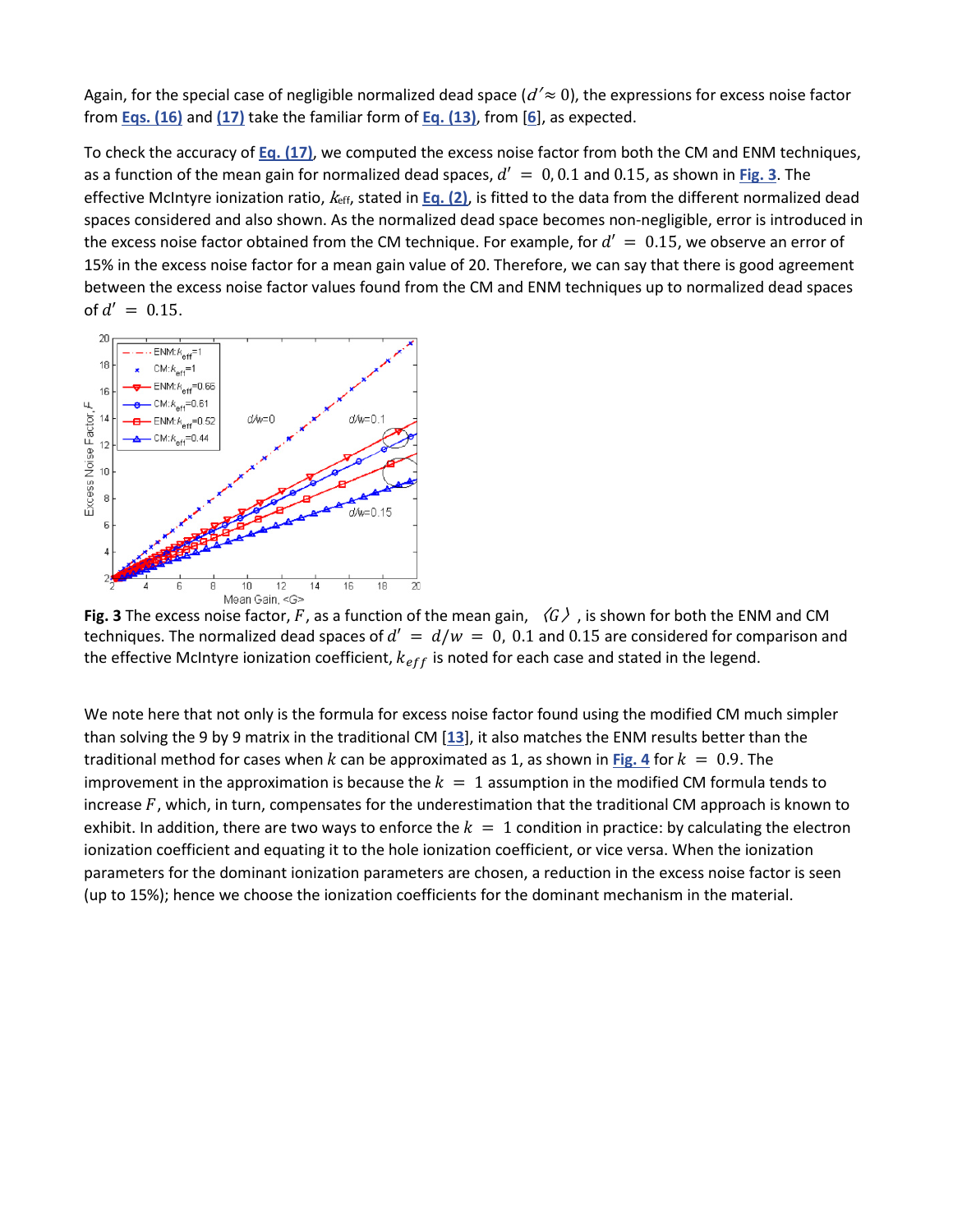

**Fig. 4** The excess noise factor as a function of the mean gain is shown for the ENM and traditional CM [**[13](https://www.osapublishing.org/oe/fulltext.cfm?uri=oe-24-19-21597&id=349927#ref13)**] method for  $k = 0.9$  and compared to the modified CM ( $k = 1$ ). The normalized dead space,  $d' = d/w$ , is taken to be 0.15. It can be seen that the modified CM gives a better approximation than the traditional method.

To see how the formula for F, as shown in **[Eq. \(16\)](https://www.osapublishing.org/oe/fulltext.cfm?uri=oe-24-19-21597&id=349927#e20)** or [\(17\)](https://www.osapublishing.org/oe/fulltext.cfm?uri=oe-24-19-21597&id=349927#e21), works for estimating the noise in real devices, we calculate the excess noise factor as a function of the mean gain for different materials. The methodology is as follows: we fix the multiplication width of the device in consideration, use the ionization coefficients of the dominant carrier and assume  $k = 1$ . The dead spaces are calculated for the dominant carrier as a function of the applied field and **[Eqs. \(10\)](https://www.osapublishing.org/oe/fulltext.cfm?uri=oe-24-19-21597&id=349927#e12)** and **[\(16\)](https://www.osapublishing.org/oe/fulltext.cfm?uri=oe-24-19-21597&id=349927#e20)** are then applied to obtain the approximate mean gain and excess noise factor. This is done for different applied fields and hence the approximate F vs.  $\langle G \rangle$  graph for that particular multiplication width is obtained. This methodology is then repeated for different multiplication widths and we obtain approximate curves for excess noise factor as a function of the mean gain. For comparison, the mean gain and excess noise factor are found for the  $k = 1$  case of McIntyre's local-theory model, while for ENM technique we consider the scenario of unequal ionization coefficients ( $k \neq 1$ ). The results are shown in **Fig. [5](https://www.osapublishing.org/oe/fulltext.cfm?uri=oe-24-19-21597&id=349927#g005)** for the case of GaAs, using the enabled ionization parameters and ionization threshold energies reported in [**[14](https://www.osapublishing.org/oe/fulltext.cfm?uri=oe-24-19-21597&id=349927#ref14)**], for different multiplication widths, along with experimental data from real GaAs APD devices [**[15](https://www.osapublishing.org/oe/fulltext.cfm?uri=oe-24-19-21597&id=349927#ref15)**], with multiplication widths of 500 and 800 nm, respectively, for comparison.



**Fig. 5** The excess noise factor,  $F$ , shown as a function of the mean gain for various multiplication widths of GaAs. The CM technique predicts the excess noise far better than McIntyre's local-theory (LT) model with equal ionization coefficients assumption. Data is also shown for experimental GaAs APDs of widths 500 and 800 nm, respectively, as reference [**[15](https://www.osapublishing.org/oe/fulltext.cfm?uri=oe-24-19-21597&id=349927#ref15)**].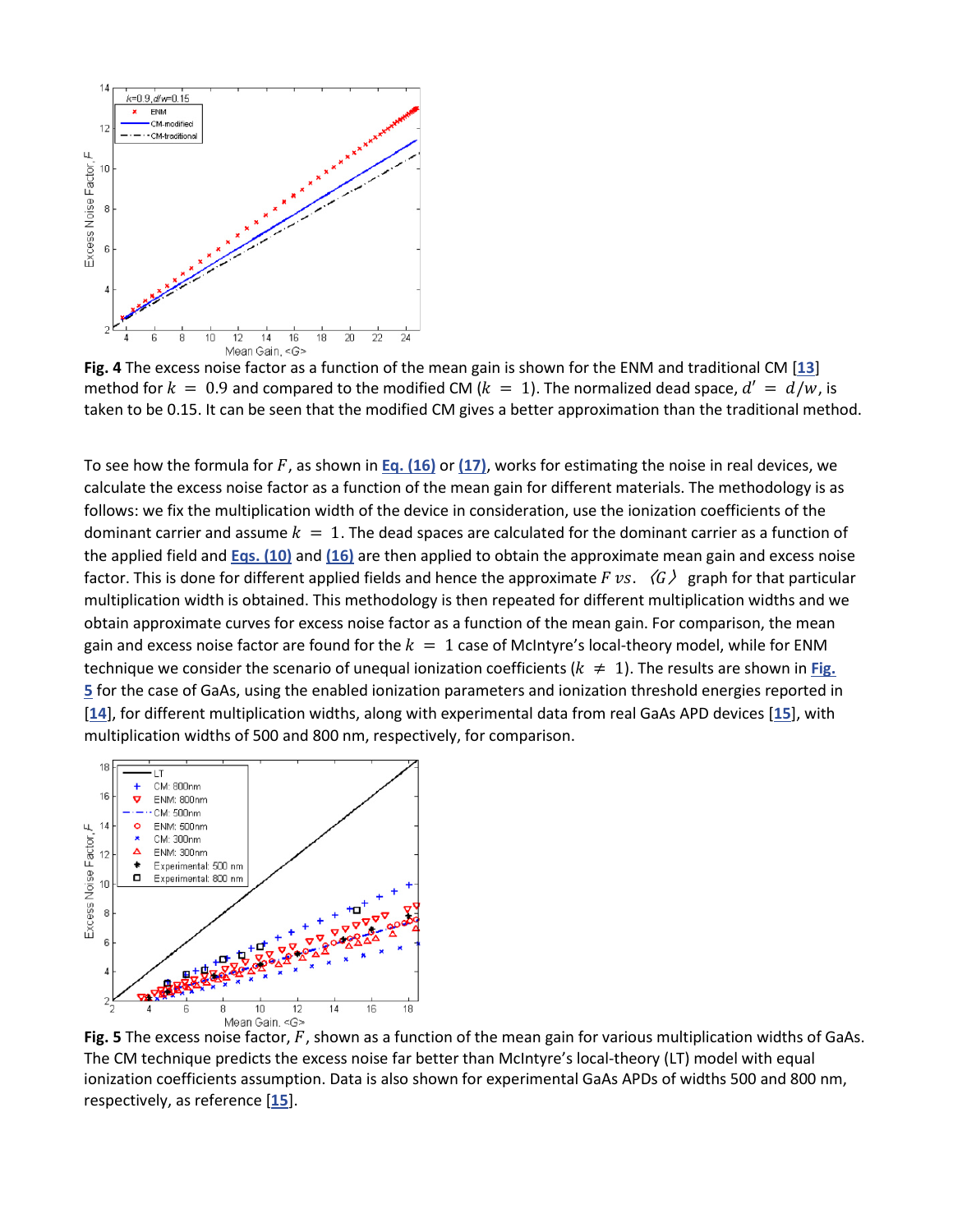For a more accurate analysis, we consider the  $k \neq 1$  case for both the ENM and McIntyre's local-theory model and document the relative errors in noise (defined as the difference in the excess noise factor with respect to that from the ENM technique divided by the excess noise factor from ENM) for the CM technique and McIntyre's local-theory model. We do this for GaAs, InP and Si, with results shown in **[Fig. 6](https://www.osapublishing.org/oe/fulltext.cfm?uri=oe-24-19-21597&id=349927#g006)** for a gain of 22. For smaller multiplication widths (≤ 700nm), the relative error between the McIntyre's local-theory model as compared to the ENM is greater than or equal to 50%, and hence it fails to predict the excess noise factor accurately for smaller multiplication widths of these materials. The CM technique, on the other hand, provides an excess noise value within 15% of the ENM for a range of multiplication widths for GaAs, InP and Si APDs, even though the normalized dead space exceeds 15%.



**Fig. 6** Relative errors between the excess noise factors, found by comparing the ENM to McIntyre's local-theory model (with  $k \neq 1$ ) and the CM technique, are shown. The errors are plotted as a function of various multiplication widths of GaAs, InP and Si APD devices for a mean gain of 22. We use these values to determine the multiplication widths for which the CM approximation may be used practically.

The expectation, while calculating the mean gain and excess noise, is that the approximation should work well for materials with  $k \approx 1$  (such as GaAs), and that we should attain lower multiplication widths using such materials. However, not only are the mean gain and excess noise factor dependent on the set of ionization parameters chosen from literature (and hence differing k), they are also sensitive to the d' value at which the calculation is performed. For all materials considered, the minimum multiplication width that gives excess noise within 15% of the ENM is found when  $d'$  is no larger than 0.24. The range of materials and multiplication widths for which the CM approximation may be used to predict the mean gain and excess noise factor are listed in **[Table 1](https://www.osapublishing.org/oe/fulltext.cfm?uri=oe-24-19-21597&id=349927#t001)**. The range of widths listed here are reasonable for thin APD devices such as the silicon CMOScompatible pn devices developed in [**[16](https://www.osapublishing.org/oe/fulltext.cfm?uri=oe-24-19-21597&id=349927#ref16)**] by Hossain *et al.*

| Table 1. Material widths for which the CM techniques predicts noise within 15% of the ENM. The upper limit    |
|---------------------------------------------------------------------------------------------------------------|
| of d' corresponds to the lower limit of the multiplication width and vice versa. From [14], the second set of |
| ionization parameters are used for GaAs and Si whereas the third set is used for InP.                         |

| Material  | Multiplication widths (nm) | d'              |
|-----------|----------------------------|-----------------|
| GaAs [9]  | $220 - 475$                | $0.107 - 0.180$ |
| GaAs [14] | $400 - 680$                | $0.135 - 0.195$ |
| InP[9]    | $137 - 200$                | $0.176 - 0.210$ |
| InP[14]   | $230 - 400$                | $0.142 - 0.200$ |
| Si [14]   | $110 - 140$                | $0.210 - 0.240$ |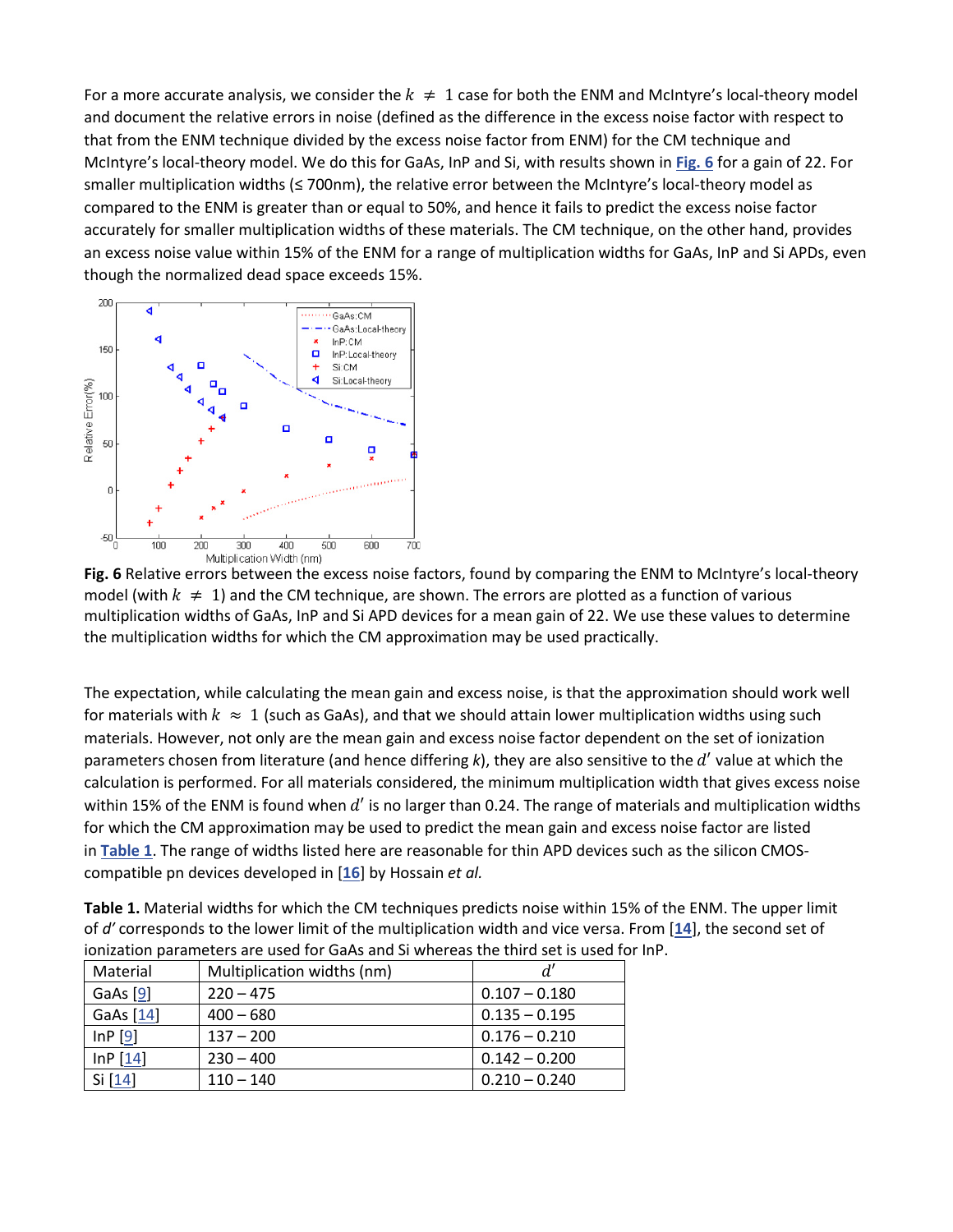Next, for a particular device width, we look at the dependence of the relative error in noise on the mean gain for the CM technique as well as the McIntyre's local-theory model. The results for GaAs, InP and Si are shown in **[Fig.](https://www.osapublishing.org/oe/fulltext.cfm?uri=oe-24-19-21597&id=349927#g007)  [7](https://www.osapublishing.org/oe/fulltext.cfm?uri=oe-24-19-21597&id=349927#g007)**. For the CM technique, the relative error becomes constant after a mean gain of 20, and hence, it can predict the excess noise for the APD devices listed in **[Table I](https://www.osapublishing.org/oe/fulltext.cfm?uri=oe-24-19-21597&id=349927#t001)** for even higher gains without increasing the relative error in the excess noise calculation.



**Fig. 7** Relative errors in the excess noise calculated from McIntyre's local-theory (LT) model  $(k \neq 1)$  and the CM technique, as compared to ENM technique for three different widths of (a) GaAs, (b) InP and (c) Si [**[14](https://www.osapublishing.org/oe/fulltext.cfm?uri=oe-24-19-21597&id=349927#ref14)**]. As the gain increases, the relative error associated with the CM technique approaches a constant value.

Finally, we summarize the three main factors that govern the accuracy of the reported simplified formula for the excess noise factor in real devices. First, any violation of the  $k = 1$  assumption causes the approximate CM formula to overestimate the excess noise factor,  $F$ , assuming that the dominant carrier, i.e., the carrier with the higher ionization coefficient, initiates the avalanche process. Second, our choice to set the ionization coefficient of the non-dominant carrier to be equal to that of the dominant carrier makes the effect of dead space more significant (since a smaller field is required to achieve the same ionization coefficient value, which leads to a larger dead space) and, in turn, forces  $F$  to decrease. Of course, the opposite choice will lead to an overestimation of  $F$ . Third, the increased value of the normalized dead space (e.g., when the width of the multiplication region is reduced by design) also helps underestimate  $F$ . Together, these inter-playing factors limit the widths for which the excess noise factor approximation may be successfully used. Consequently, for a given material there exists a range of multiplication-region widths (e.g., as shown in **[Table 1](https://www.osapublishing.org/oe/fulltext.cfm?uri=oe-24-19-21597&id=349927#t001)**) over which all three competing factors balance out and we obtain a good accuracy in the approximation of the excess noise factor.

### 4. Relationship between the enabled and experimental ionization parameters

The first attempt at finding the relationship between the enabled ( $\alpha$  \* and  $\beta$  \*) and experimental ( $\alpha$  and  $\beta$ ) ionization coefficients was made by Spinelli *et al.* [**[12](https://www.osapublishing.org/oe/fulltext.cfm?uri=oe-24-19-21597&id=349927#ref12)**], where they equated the multiplication factor found from the first-order approximation of the DSMT and the experimental results. However, they could not explain the physics behind the relationship developed in their findings. Recently, Cheong *et al.* have developed a similar relationship between the two kinds of ionization coefficients by taking into account the physics of the ionization events. This was done by equating the mean ionizing lengths from the DSMT and the local model and comparing them for the same electric field in identical p-i-n structures [**[14](https://www.osapublishing.org/oe/fulltext.cfm?uri=oe-24-19-21597&id=349927#ref14)**]. Their results are confirmed here, for the special case of  $k = 1$ . We start with the equation to evaluate mean gain in an APD using the local ionization theory and with the assumption of equal experimental coefficients [**[6](https://www.osapublishing.org/oe/fulltext.cfm?uri=oe-24-19-21597&id=349927#ref6)**]

$$
(18) \quad \langle G \rangle = \frac{1}{1-\alpha w}.
$$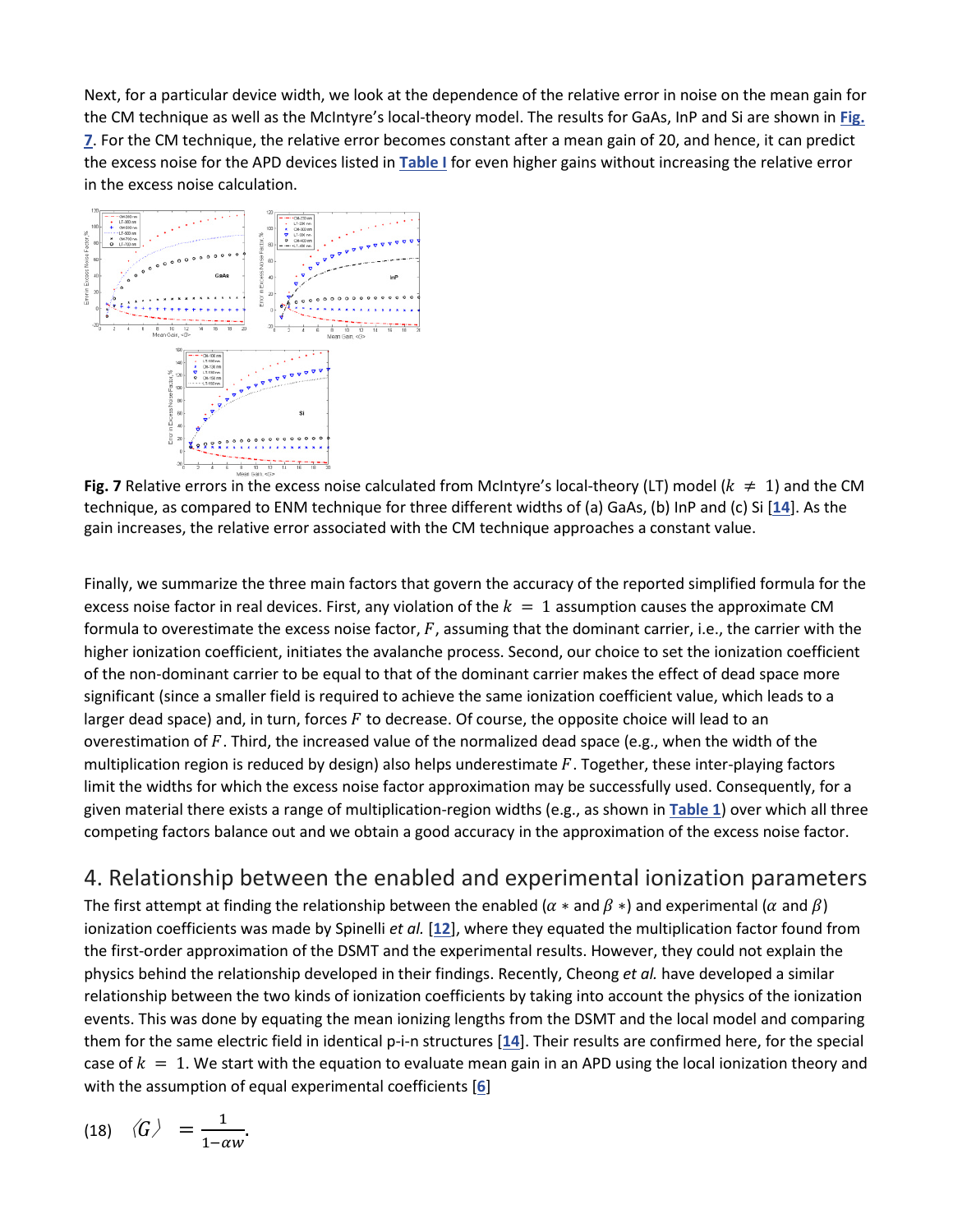Next, we equate **[Eq. \(18\)](https://www.osapublishing.org/oe/fulltext.cfm?uri=oe-24-19-21597&id=349927#e23)** to the mean gain from **[Eq. \(10\)](https://www.osapublishing.org/oe/fulltext.cfm?uri=oe-24-19-21597&id=349927#e12)**, and simplify the expression to obtain

$$
(19) \alpha = \frac{1 - (d/w)}{(\alpha^*)^{-1} + 2d}.
$$

Here,  $\alpha$  is called  $\alpha_{device}$  by Cheong *et al*. [[14](https://www.osapublishing.org/oe/fulltext.cfm?uri=oe-24-19-21597&id=349927#ref14)], and **[Eq. \(19\)](https://www.osapublishing.org/oe/fulltext.cfm?uri=oe-24-19-21597&id=349927#e24)** matches the relationship found in [14].

The device ionization coefficient in **[Eq. \(19\)](https://www.osapublishing.org/oe/fulltext.cfm?uri=oe-24-19-21597&id=349927#e24)** can be used in the traditional formula in **[Eq. \(18\)](https://www.osapublishing.org/oe/fulltext.cfm?uri=oe-24-19-21597&id=349927#e23)** to find a mean gain value that matches the value found through the CM but it fails to predict the excess noise factor correctly, which is as expected. Therefore, to find the excess noise factor in thin APDs with non-negligible normalized dead spaces, we must either use the ENM technique to solve the DSMT recursive integral equations, or the formula given in **[Eq. \(17\)](https://www.osapublishing.org/oe/fulltext.cfm?uri=oe-24-19-21597&id=349927#e21)** for a good approximation for which we require the enabled ionization coefficients.

One way to find the enabled ionization coefficients is by fitting the gain and noise data to the DSMT directly [[8](https://www.osapublishing.org/oe/fulltext.cfm?uri=oe-24-19-21597&id=349927#ref8), [9](https://www.osapublishing.org/oe/fulltext.cfm?uri=oe-24-19-21597&id=349927#ref9)]. Using this method, we can search for the values of  $\alpha *$  and  $\beta *$  (by solving for  $\langle G \rangle$  and F after varying  $\alpha *$  and  $\beta *$ ) that yield specified gain and excess noise factor. A simpler way to find the enabled ionization parameters is by using the relationship between the enabled and experimental ionization coefficients, found by Cheong *et al.* [**[14](https://www.osapublishing.org/oe/fulltext.cfm?uri=oe-24-19-21597&id=349927#ref14)**]. Once the enabled ionization coefficients are known, we can easily predict the mean gain and excess noise factor, using **[Eqs. \(10\)](https://www.osapublishing.org/oe/fulltext.cfm?uri=oe-24-19-21597&id=349927#e12)** and **[\(16\)](https://www.osapublishing.org/oe/fulltext.cfm?uri=oe-24-19-21597&id=349927#e20)**, respectively.

#### 5. Conclusions

We have found simple approximate formulas to calculate the mean gain and excess noise factor for APDs using the dead-space multiplication theory under the assumption of equal ionization coefficients for electrons and holes. The electric field was assumed to be constant across the multiplication region and the formulas derived require the use of enabled ionization coefficients. The formulas for the excess noise factor, shown in **[Eqs.](https://www.osapublishing.org/oe/fulltext.cfm?uri=oe-24-19-21597&id=349927#e20)  [\(16\)](https://www.osapublishing.org/oe/fulltext.cfm?uri=oe-24-19-21597&id=349927#e20)** or **[\(17\)](https://www.osapublishing.org/oe/fulltext.cfm?uri=oe-24-19-21597&id=349927#e21)**, perform very well for a range of multiplication widths and materials (listed in **[Table 1](https://www.osapublishing.org/oe/fulltext.cfm?uri=oe-24-19-21597&id=349927#t001)**), yielding errors that are below 15% when compared to the exact values for the excess noise factor. By using the enabled ionization coefficients in the approximate formulas derived in this work, the mean gain and the excess noise factor in APDs can be easily estimated.

#### Acknowledgments

This work was supported in part by the National Science Foundation under the Lighting Enabled Systems & Applications ERC, by the SECANT (Sandia Enabled Communications and Authentification Network) program of the Sandia National Laboratories and by the NPRP 5-137-2-045 grant from the Qatar National Research Fund (a member of the Qatar Foundation).

#### References

- **1.** N. Namekata, S. Adachi, and S. Inoue, "Ultra-low-noise sinusoidally gated avalanche photodiode for highspeed single-photon detection at telecommunication wavelengths," IEEE Photon. Technol. Lett. **22**(8), 529–531 (2010).
- **2.** A. Tosi, A. Della Frera, A. B. Shehata, and C. Scarcella, "Fully programmable single-photon detection module for InGaAs/InP single-photon avalanche diodes with clean and sub-nanosecond gating transitions," Rev. Sci. Instrum. **83**(1), 013104 (2012).
- **3.** M. M. Hayat, B. E. A. Saleh, and M. C. Teich, "Effect of dead space on gain and noise of double-carriermultiplication avalanche photodiodes," IEEE Trans. Electron. Dev. **39**(3), 546–552 (1992).
- **4.** K. F. Li, D. S. Ong, J. P. R. David, G. J. Rees, R. C. Tozer, P. N. Robson, and R. Grey, "Avalanche multiplication noise characteristics in thin GaAs p+-in+ diodes," IEEE Trans. Electron. Dev. **45**(10), 2102–2107 (1998).
- **5.** V. Chandramouli, C. M. Maziar, and J. C. Campbell, "Design considerations for high performance avalanche photodiode multiplication layers," IEEE Trans. Electron. Dev. **41**(5), 648–654 (1994).